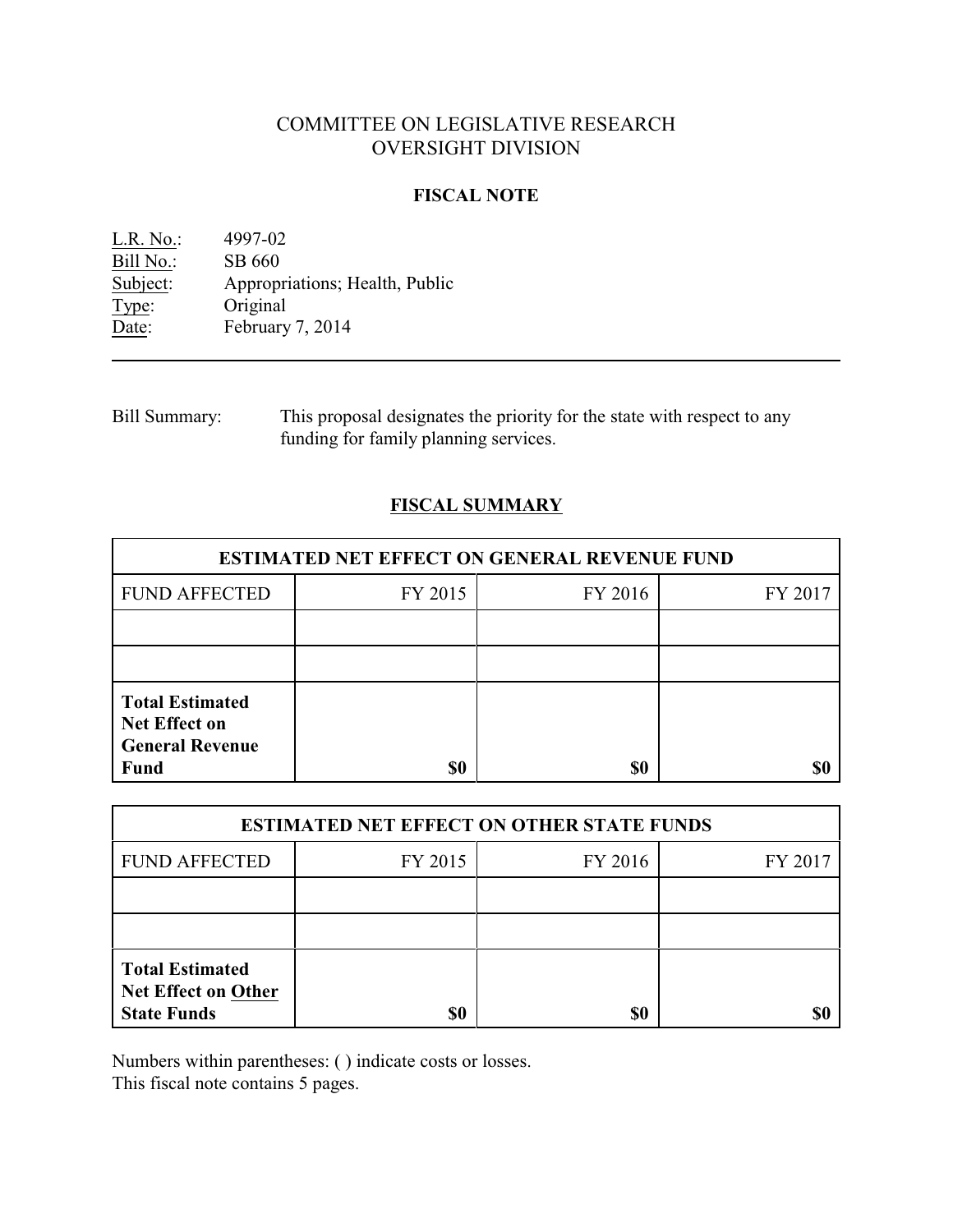L.R. No. 4997-02 Bill No. SB 660 Page 2 of 5 February 7, 2014

| <b>ESTIMATED NET EFFECT ON FEDERAL FUNDS</b>                        |         |         |         |  |
|---------------------------------------------------------------------|---------|---------|---------|--|
| <b>FUND AFFECTED</b>                                                | FY 2015 | FY 2016 | FY 2017 |  |
|                                                                     |         |         |         |  |
|                                                                     |         |         |         |  |
| <b>Total Estimated</b><br>Net Effect on All<br><b>Federal Funds</b> | \$0     | \$0     |         |  |

| <b>ESTIMATED NET EFFECT ON FULL TIME EQUIVALENT (FTE)</b>    |         |         |         |  |
|--------------------------------------------------------------|---------|---------|---------|--|
| <b>FUND AFFECTED</b>                                         | FY 2015 | FY 2016 | FY 2017 |  |
|                                                              |         |         |         |  |
|                                                              |         |         |         |  |
| <b>Total Estimated</b><br><b>Net Effect on</b><br><b>FTE</b> |         |         |         |  |

 $\Box$  Estimated Total Net Effect on All funds expected to exceed \$100,000 savings or (cost).

 $\Box$  Estimated Net Effect on General Revenue Fund expected to exceed \$100,000 (cost).

| <b>ESTIMATED NET EFFECT ON LOCAL FUNDS</b> |         |         |        |  |
|--------------------------------------------|---------|---------|--------|--|
| FUND AFFECTED                              | FY 2015 | FY 2016 | FY 201 |  |
| <b>Local Government</b>                    | \$0     | \$0     | \$0    |  |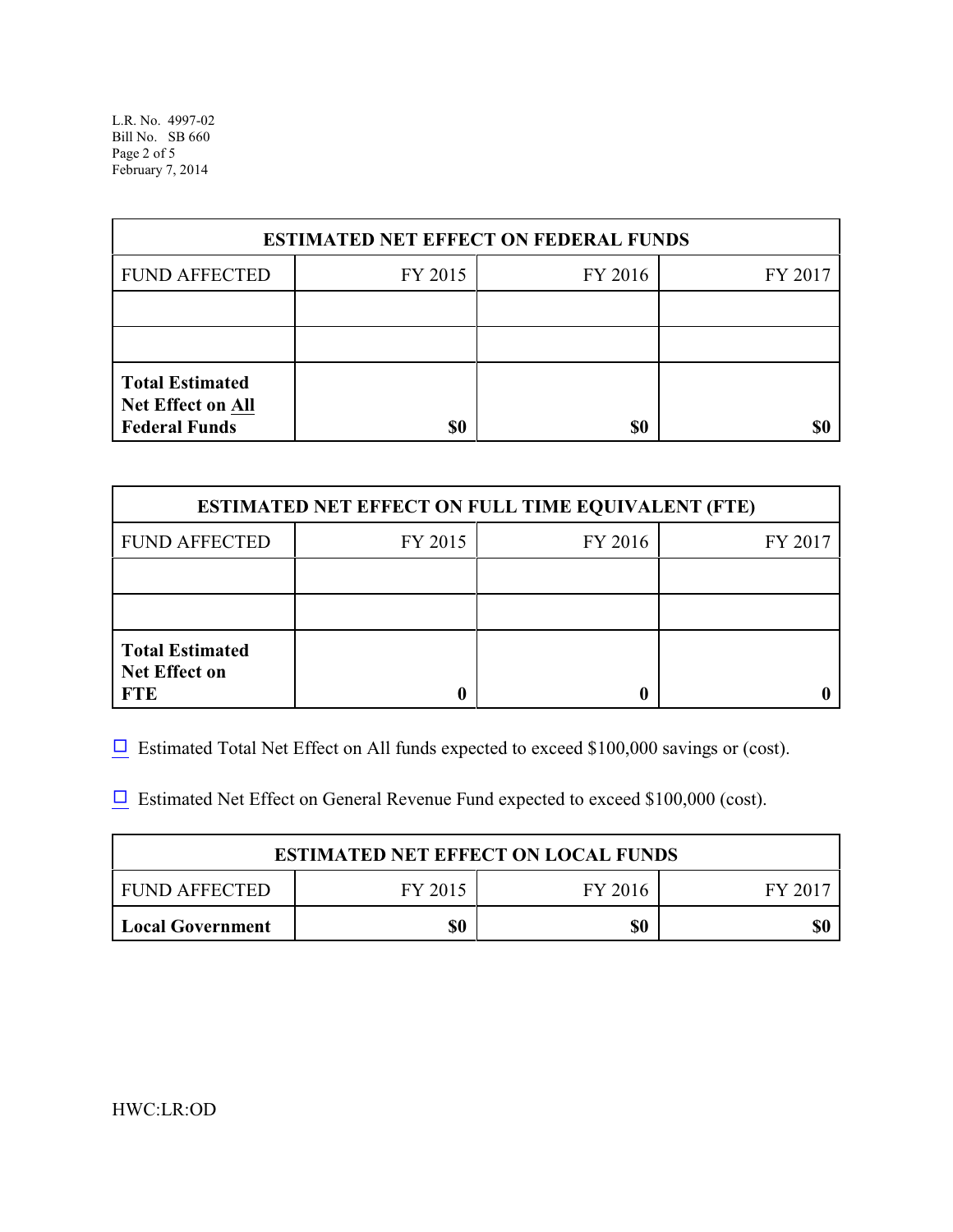L.R. No. 4997-02 Bill No. SB 660 Page 3 of 5 February 7, 2014

#### **FISCAL ANALYSIS**

#### ASSUMPTION

Officials from the **Office of Attorney General** assume any potential costs arising from this proposal can be absorbed with existing resources, but may seek additional appropriation if significant litigation results.

Officials from the **Department of Social Services (DSS) - MO HealthNet Division (MHD)** state section 197.730 only applies to family planning services funding that is distributed through the Department of Health and Senior Services. Therefore, there would be no fiscal impact to the DSS.

Officials from the **Office of State Courts Administrator**, the **Department of Health and Senior Services**, and the **Columbia/Boone County Department of Public Health and Human Services** each assume the proposal would not fiscally impact their respective agencies.

Officials from the **Office of Prosecution Services** did not respond to **Oversight's** request for a statement of fiscal impact.

Officials from **Cooper County** and **Clay County** did not respond to **Oversight's** request for a statement of fiscal impact.

Officials from the at the following **health departments**: Audrain County Health Unit, Cass County Health Department, Harrison County Health Department, Henry County Health Center, Jefferson County Health Department, Linn County Health Department, Madison County Health Department, McDonald County Health Department, Miller County Health Center, Morgan County Health Center, Nodaway County Health Center, Platte County Health Department, Randolph County Health Department, Reynolds County Health Center, Ripley County Health Center, Shelby County Health Department, St Francois County Health Center and the Tri-County Health Department did not respond to **Oversight's** request for a statement of fiscal impact.

Officials from Barton County Memorial Hospital, Bates County Memorial Hospital, Cedar County Memorial Hospital, Cooper County Hospital, Excelsior Springs Medical Center, Putnam County Memorial Hospital, and Washington County Memorial Hospital did not respond to **Oversight's** request for a statement of fiscal impact.

HWC:LR:OD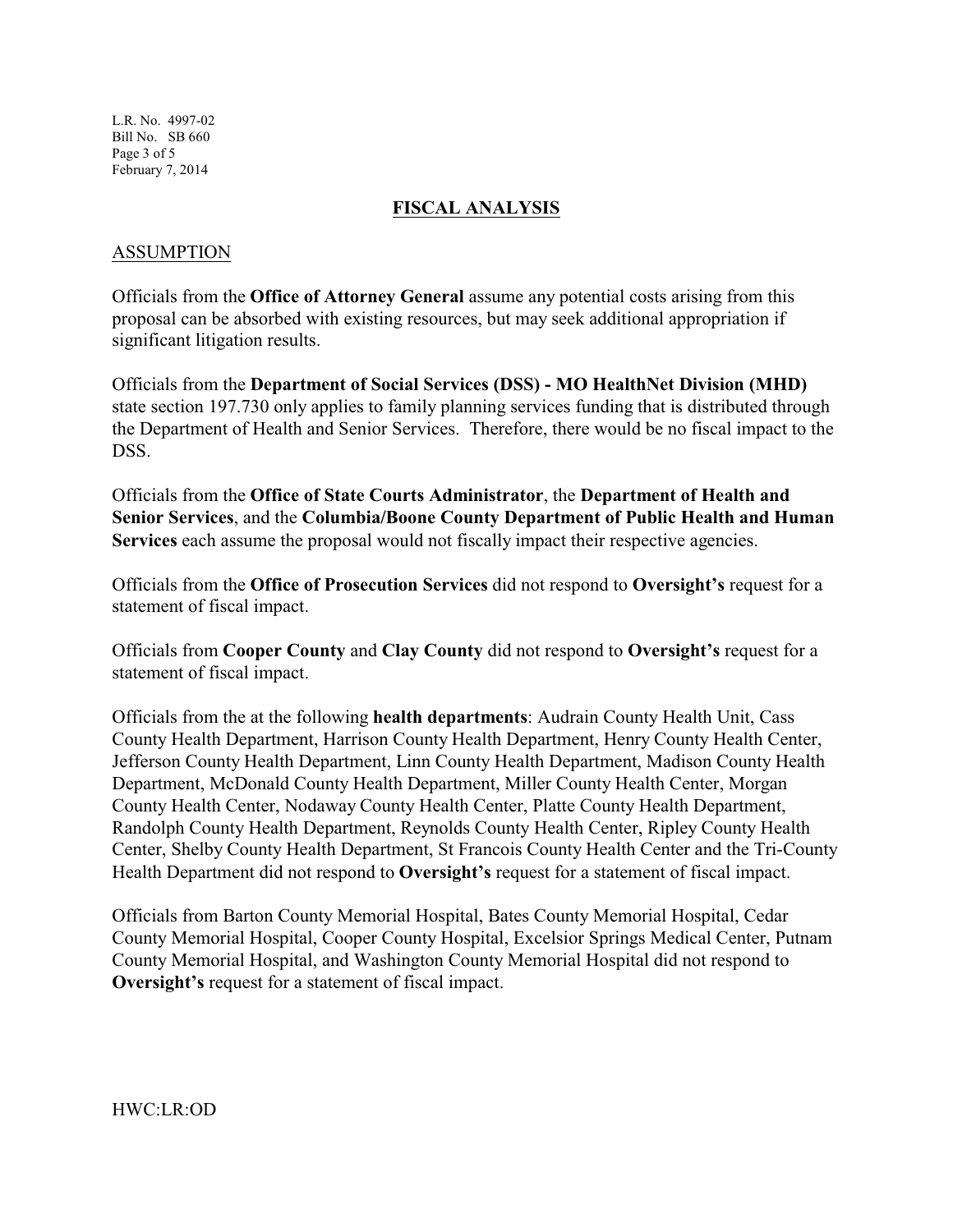L.R. No. 4997-02 Bill No. SB 660 Page 4 of 5 February 7, 2014

| FISCAL IMPACT - State Government | FY 2015<br>$(10 \text{ Mo.})$ | FY 2016    | FY 2017                       |
|----------------------------------|-------------------------------|------------|-------------------------------|
|                                  | <u>\$0</u>                    | <u>\$0</u> | $\underline{\underline{\$0}}$ |
| FISCAL IMPACT - Local Government | FY 2015<br>$(10 \text{ Mo.})$ | FY 2016    | FY 2017                       |
|                                  | <u>\$0</u>                    |            | <u>\$0</u>                    |

### FISCAL IMPACT - Small Business

This proposal may impact small business healthcare providers serving underserved populations. The impact is unknown as it depends where on the priority list for distribution of funds the provider will be compared to where they were prior to the implementation of the priority list outlined in this proposal.

#### FISCAL DESCRIPTION

The proposed legislation appears to have no direct fiscal impact.

This legislation is not federally mandated, would not duplicate any other program and would not require additional capital improvements or rental space.